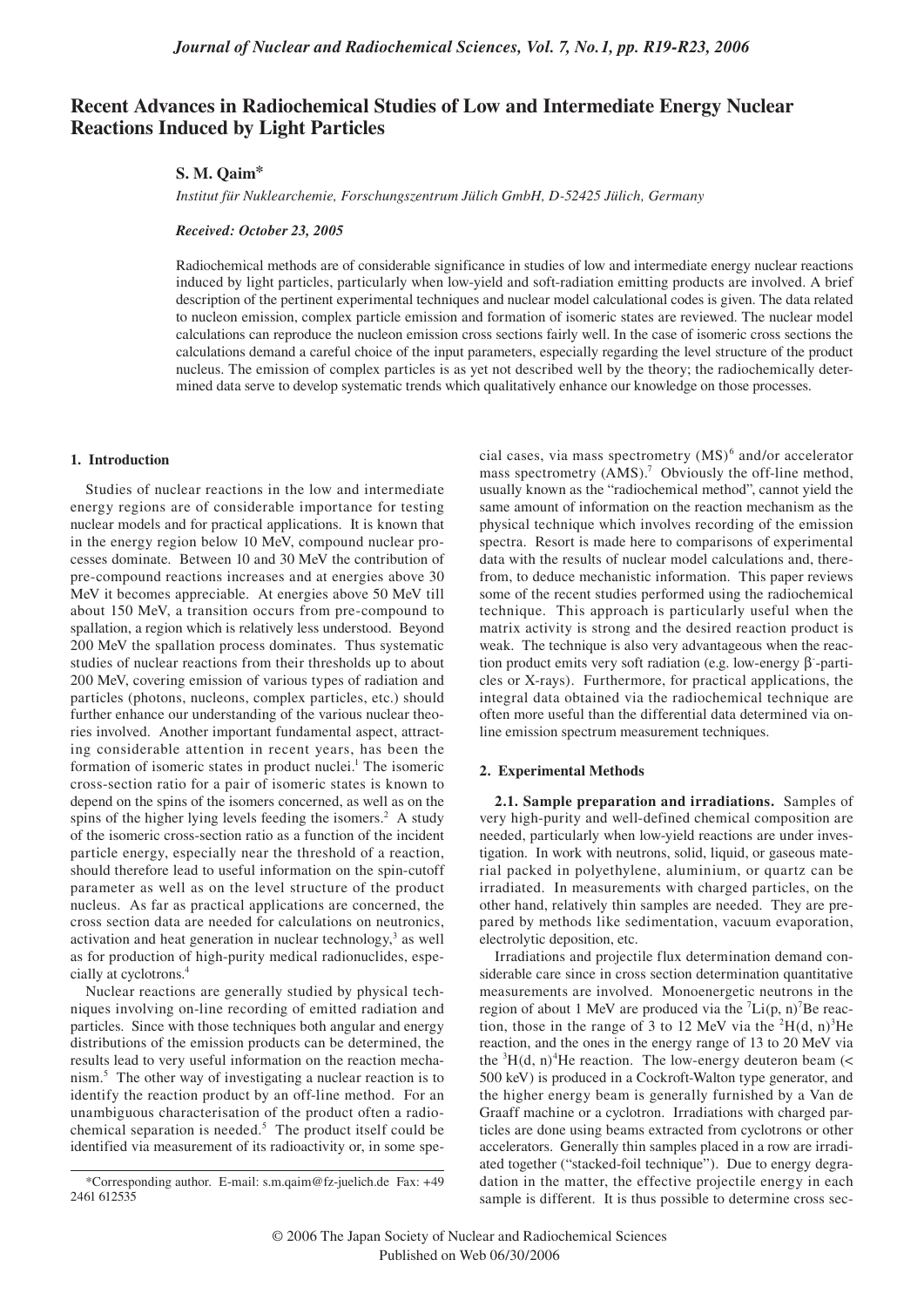tions at several energies in just one experiment. In radiochemical studies, involving both neutrons and charged particles, the projectile flux is measured using suitable monitor reactions.<sup>8,9</sup>

**2.2. Radiochemical separations.** Specific radiochemical separations facilitate the isolation of transmutation products. A variety of radiochemical methods like precipitation, co-precipitation, solvent extraction, ion-exchange chromatography, thermochromatography, distillation etc. have been employed. Some of the recent examples include the study of  $(p,{}^{7}Be)$  reaction on several transitional metals via high-performance ionchromatographic separation of beryllium,<sup>10</sup> the <sup>92</sup>Mo( $\alpha$ , 2n)<sup>94</sup>Ru process via thermochromatography, $\frac{11}{11}$  the short-lived isomeric pairs  $^{52m,g}$ Fe and  $^{53m,g}$ Fe via the solvent extraction technique,<sup>12</sup> and the <sup>58</sup>Ni(n,  $\alpha$ )<sup>55</sup>Fe and <sup>63</sup>Cu(n, p)<sup>63</sup>Ni processes via the ionexchange method.<sup>13,14</sup> For the separation of some reaction products, a combination of several separation methods/techniques may be essential. A good example is the separation of  $45$ Ca from Ti irradiated with protons.<sup>15</sup> In addition to the removal of the matrix activity, the radiochemical separations also facilitate the preparation of thin sources for  $\beta$ -counting or soft X-ray spectrometry. The excitation functions of the <sup>50</sup>Cr(n, np+d)<sup>49</sup>V and <sup>58</sup>Ni(n,  $\alpha$ )<sup>55</sup>Fe reactions, for example, were determined via measurement of the 4.51 and 5.89 keV Xrays of radiochemically separated  $^{49}V$  and  $^{55}Fe$ , respectively<sup>13</sup>. Similarly the <sup>48</sup>Ti(n,  $\alpha$ )<sup>45</sup>Ca, <sup>45</sup>Sc(n, p)<sup>45</sup>Ca, <sup>nat</sup>Ti(p, x)<sup>45</sup>Ca and <sup>63</sup>Cu(n, p)<sup>63</sup>Ni reactions were studied by radiochemical separations of the soft radiation emitting  $45Ca$  and  $63Ni$  which were subsequently characterised by  $\beta$ -counting. In studies on tritium emission, on one hand the residual nuclide, if radioactive, was radiochemically separated and assayed and, on the other, the accumulated tritium was separated and counted.<sup>16</sup>

**2.3. Measurement of radioactivity.** For characterising relatively strong reaction products, conventional γ-ray spectroscopy or β- -counting was used. In investigations on low-yield reaction products, however, low-background detectors were employed. In the case of low-energy γ -rays, small-sized Ge detectors (with Be-windows) and, for X-rays, Si(Li) detectors have been commonly used. The very soft  $\beta$  -emitters (like tritium) and the very soft X-ray emitter (like  $37Ar$ ) were determined via low-level gas counting.<sup>16</sup>

**2.4. Other methods of product assay.** In addition to measurement of radioactivity, some of the products could be identified better by mass spectrometry (MS) or accelerator mass spectrometry (AMS). These techniques are especially suitable when the transmutation product is stable or very long-lived. Mass spectrometry has been occasionally applied to the determination of inert gases, like <sup>3</sup>He and <sup>4</sup>He, formed in the interactions of neutrons with various elements.<sup>6,16</sup> The accelerator mass spectrometry involves mass separation after acceleration of ions to several MeV energies and has been successfully applied to the determination of cosmogenic nuclides like  $^{26}$ Al and  $36$ Cl, environmentally related nuclide  $14$ C, and the highenergy nuclear fragmentation product <sup>10</sup>Be.<sup>17,18</sup>

#### **3. Nuclear Model Calculations**

Low energy nuclear reactions are commonly treated in terms of the statistical model, generally using the Hauser-Feshbach formalism, which takes into account the angular momentum of the evaporated particle and the level structure of the product nucleus. Later the pre-compound effect was also introduced and the relevant codes GNASH (in USA) and STAPRE (in Europe) in several versions have been very successfully utilized over the last 25 years in evaluating excitation functions, especially of neutron induced reactions up to 20 MeV.

Above 20 MeV the pre-compound effect becomes increasingly important and at energies above 50 MeV, it plays a dominant role. A very commonly used code in the intermediate energy region was ALICE, developed by Blann about 30 years

ago. Recently the Obninsk group introduced several modifications and termed it as the code ALICE-IPPE.<sup>19</sup> The incorporated modifications include treatment of the level density in a sophisticated way and consideration of the pre-equilibrium cluster emission  $(d, t, and <sup>4</sup>He)$ . The code has been successfully applied to the calculation of excitation functions of a large number of reactions.

In recent years a further calculational code, namely EMPIRE II, has also been introduced. $20$  It combines the general features of the statistical process, the pre-equilibrium exciton model and the various improvements mentioned above. Its use has as yet not been so extensively tested as in the case of the other two calculational codes.

## **4. Survey of Experimental Data, Comparison with Theoretical Calculations, and Discussion**

Extensive experimental and theoretical studies have been performed in the low-energy region up to about 20 MeV, especially in the case of neutron induced reactions. With the increasing incident particle energy, the experimental database becomes weaker. At energies between 100 and 200 MeV, for example, very few data points are available. Nuclear model calculations are fairly successful up to about 100 MeV. The various nuclear processes are considered below separately.

**4.1. Emission of nucleons.** In the low and intermediate energy regions, the emission of nucleons has been extensively studied, mainly because the reaction cross sections are high. Many of the reaction products have been identified without radiochemical separations, except for cases where  $β$ -emitters or low-energy X-ray emitters are involved. With neutrons, studies are generally limited up to 20 MeV and the reactions of interest are (n, *x*n), (n, pn), etc. For theoretical analysis mostly the codes GNASH and STAPRE have been used. In the case of protons, measurements have been performed often up to 100 MeV, the emphasis being on (p, *x*n) and (p, p*x*n) processes. Besides GNASH and STAPRE, considerable use has been made of the code ALICE-IPPE to calculate the excitation functions. Some recent studies on the target elements Cu, Zn, Rb, Te, Pb, etc. show that both the (p, *x*n) and (p, p*x*n) processes can be described very well by the model calculations, $2^{1-25}$  provided the input parameters are properly chosen. The same is true for  $(d, xn)$ ,  $({}^{3}He, xn)$  and  $(\alpha, xn)$  processes where, however, more care in parameter choice is necessary.26-30 In Figure 1 are shown, as typical examples, the experimental results on the  $(p, xn)$  processes on <sup>85</sup>Rb and <sup>122</sup>Te. In the former case calculations were done using the code ALICE-IPPE and in the latter the code STAPRE. In both cases generally good agreement was found between the experiment and theory, the latter code having also the capability of calculating the excitation function of the isomeric state 120mI. The code ALICE-IPPE has some problem in reproducing the simple (p, n) reaction at energies > 30 MeV. In the study of neutron and proton induced reactions recently the code EMPIRE II has also been used and the results are more or less similar to those from the other codes. Between 100 and 200 MeV the experimental database is rather weak and the differences between the experimental data and the results of nuclear model calculations become increasingly significant. Similarly when the number of emitted nucleons becomes large, (i.e. several neutrons and several protons) or when an unusual reaction like (p, 2p) occurs, the deviations between the experiment and model calculations may increase.<sup>22,23</sup>

**4.2. Emission of complex particles.** In contrast to nucleon emission, the emission of complex particles (d, t, <sup>3</sup>He,  $\alpha$ , <sup>7</sup>Li, <sup>7</sup>Be, <sup>10</sup>Be, etc.) has not been extensively studied, mainly due to  ${}^{7}Be$ ,  ${}^{10}Be$ , etc.) has not been extensively studied, mainly due to both experimental and calculational difficulties (for a detailed review on this topic cf. Ref. 16). This is an area of research demanding extensive use of radiochemical separations. Tritium and <sup>3</sup>He emission was studied radiochemically mainly in neutron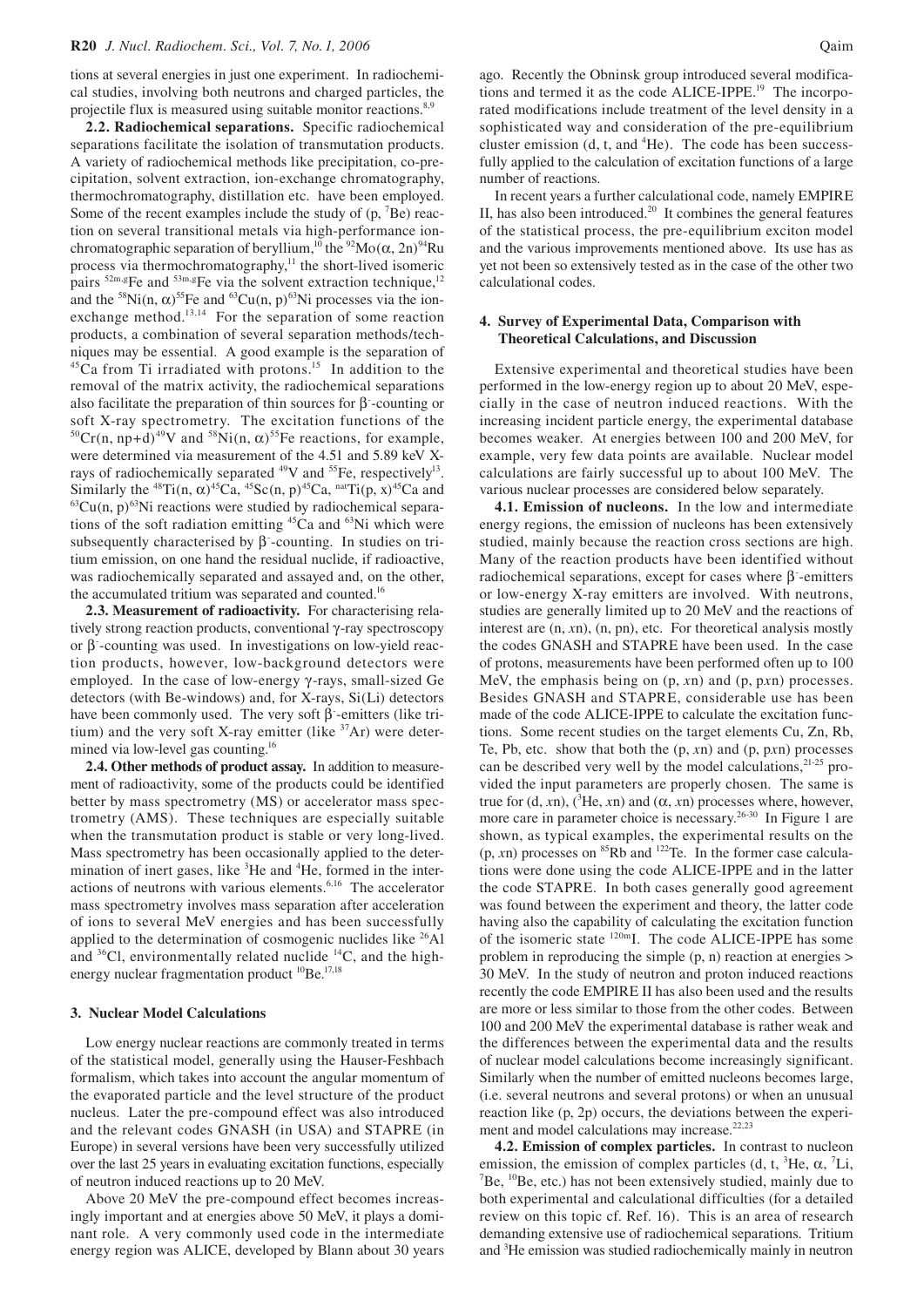



Figure 1. Excitation functions of (p, *xn*) reactions on (A) <sup>85</sup>Rb and (B) 122Te, measured via the activation technique. The experimental data for 85Rb are shown as smooth solid curves and the calculational results from the code ALICE-IPPE as dashed curves. For 122Te, the experimental results are depicted by symbols and the values from the code STAPRE as solid curves (results taken from Refs. 24 and 26).

induced reactions using tritium counting and mass spectrometry (cf. Ref. 16). The  $\alpha$ -particle emission data were obtained both via mass spectrometry<sup>17</sup> and measurement of the reaction products. In the case of <sup>7</sup>Be and <sup>10</sup>Be, radiochemical separations followed by  $\gamma$ -ray spectrometry<sup>31</sup> and accelerator mass spectrometry, $^{18}$  respectively, have been applied. As far as nuclear model calculations are concerned, there is as yet no satisfactory method of estimating the complex particle emission cross section, the exceptions being triton and  $\alpha$ -particle emissions. In the former case the statistical process has been partly successful and, in the latter, a combination of statistical and pre-compound processes has successfully reproduced the experimental data. In other cases development of systematic trends has proved to be very advantageous in describing some characteristics of those reactions. As an example, some results for the  $(p, {}^{7}Be)$ reaction<sup>31</sup> are shown in Figure 2. In the light mass region,  ${}^{7}Be$ is expected to be formed as a product nucleus. For medium and heavy mass target nuclei, however, the emission of the complex particle  $(^{7}Be)$  is most probable. The systematic trends of the excitation functions reveal that for proton energies above 40 MeV the emission of 7 Be decreases with the increasing mass of the target nucleus. The trend is also valid for the heavy elements (Au and Bi) which undergo fission with intermediate energy protons. In a similar recent radiochemical study<sup>18</sup> the target dependence of <sup>7</sup>Be and <sup>10</sup>Be emission in neutron and  $\alpha$ -particle induced reactions was studied, the former product via γ-ray spectrometry and the latter via AMS. The results for  $\alpha$ -particle induced reactions at 400 MeV are shown in Figure 3. Evidently, the heavier targets show a preferential emission of the  $^{10}$ Be fragment over 7 Be, probably due to the increasing *N*/*Z* ratio with the increasing mass of the target nucleus.



Figure 2. Systematics of (p, <sup>7</sup>Be) excitation functions on target elements C to Bi (taken from Ref. 31).



**Figure 3.** Yields of <sup>7</sup>Be and <sup>10</sup>Be in 400 MeV  $\alpha$ -particle induced reactions shown as a function of the target mass (taken from Ref. 18).

**4.3. Formation of isomeric states.** In comparison to the total cross section of a reaction channel, the partial cross section describing the population of a particular isomeric state is more difficult to measure and to calculate (for a detailed review on this topic cf. Ref. 1). Due to emission of soft radiation by the low-lying levels involved, radiochemical methods of separation and thin target preparation are ideally suited for the measurement of isomeric cross sections. In recent years extensive investigations have been performed on several isomeric pairs, e.g.  $\frac{52 \text{m}}{8} \text{Mn}$ ,  $\frac{58 \text{m}}{8} \text{Co}$ ,  $\frac{73 \text{m}}{8} \text{S} \text{e}$ ,  $\frac{94 \text{m}}{8} \text{Tc}$ ,  $\frac{120 \text{m}}{8} \text{I}$ ,  $\frac{197 \text{m}}{8} \text{Hg}$ , etc.,<sup>2,26,32-36</sup> involving different combinations of target, projectile, ejectile, and level structure of the product nucleus. Nuclear model calculations have been successfully performed using the code STAPRE and partly EMPIRE II (both incorporating statistical and pre-compound models) in combination with a very careful choice of the input parameters (optical model parameters, level structure of the product nucleus, branching ratios of γ -rays from discrete levels, spin dependence of the level density distribution, etc.). The results for the formation of a typical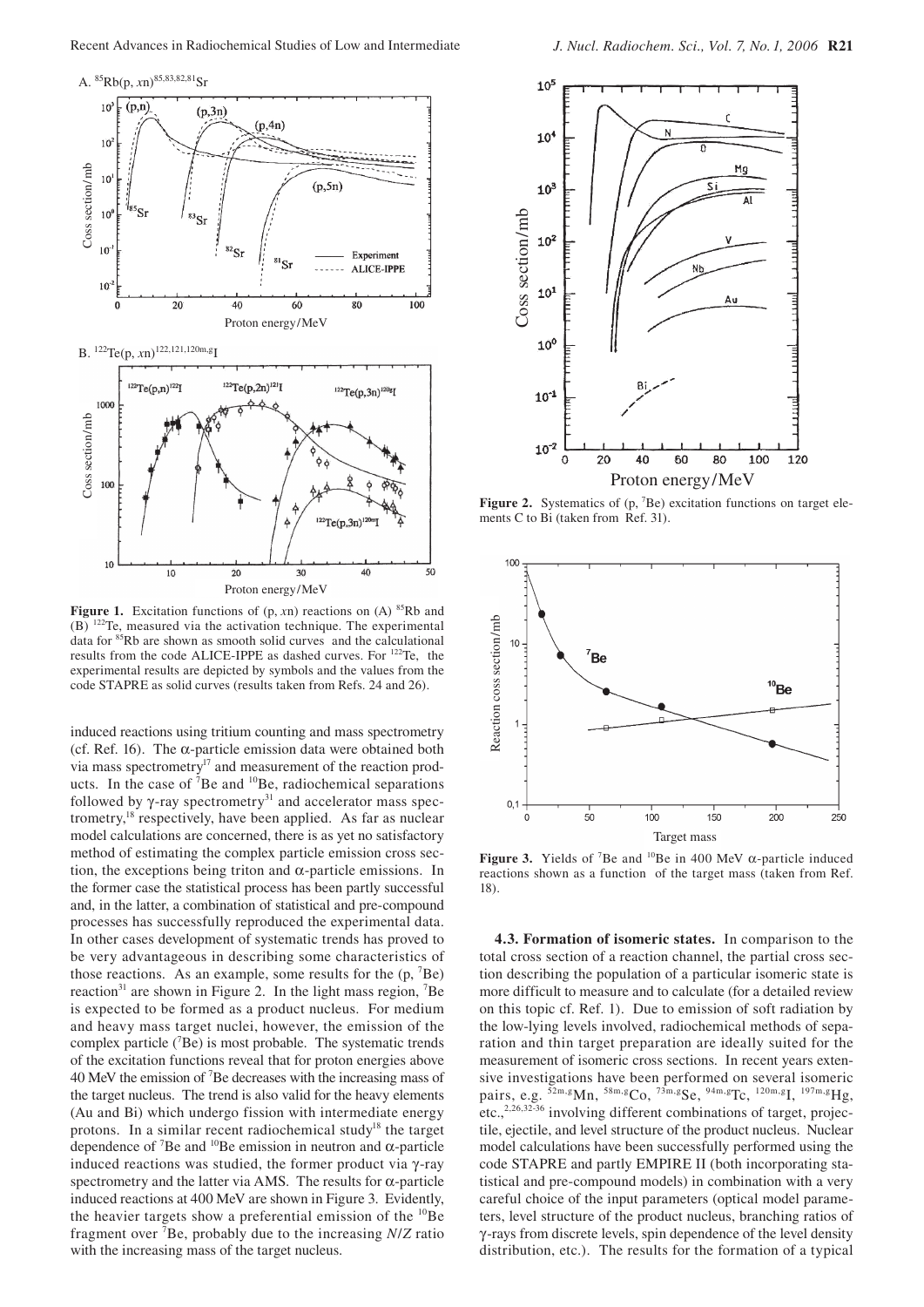# **R22** *J. Nucl. Radiochem. Sci., Vol. 7, No. 1, 2006* Qaim

isomeric pair  ${}^{58m, g}$ Co in the  ${}^{61}$ Ni(p,  $\alpha$ )-reaction<sup>32</sup> are shown in Figure 4. The metastable state has a spin value of  $(5^+)$  and the ground state (2+ ). The characterisation of the low-energy transition (*E*=25 keV) was facilitated by the radiochemical method. Evidently, the probability of formation of the high-spin isomer increases rapidly with the increasing kinetic energy of the projectile. The experimental data are reproduced approximately by the STAPRE calculation, especially when the η value (ratio of  $\Theta_{\text{eff}}$  to  $\Theta_{\text{ri}}$ ) is properly chosen. In a recent study<sup>35</sup> the formation of the isomeric pair  $52m, g/m$  was investigated in five nuclear processes and the results are shown in Figure 5. The important role of the spins of the two states involved is confirmed. The cross section of the low-spin isomer in comparison to that of the high-spin ground state initially decreases with the increasing incident projectile energy, but becomes almost constant at high excitation energies. The  $(p, n)$  and  $({}^{3}He, t)$ reactions (curves A and B) occur on the same target nucleus and the product studied is also the same. The same is true for the  $(d, \alpha)$ ,  $(n, t)$  and  $({}^{3}He, \alpha p)$  reactions (curves C, D, and E). The magnitudes of the cross-section ratios, however, differ considerably. It is concluded that the reaction channel affects the isomeric cross-section ratio appreciably, particularly when the channels differ widely, e.g.  $(p, n)$  and  $(3He, t)$  processes. Very recently the formation of high spin isomers  $^{195m}$ Hg and  $^{197m}$ Hg was studied in several reactions.<sup>36</sup> A description of the isomeric cross-section ratio by the model was possible only



**Figure 4.** Isomeric cross-section ratio for the  ${}^{61}\text{Ni}(p, \alpha) {}^{58m,g}$ Co process as a function of proton energy. The nuclear model calculation was done using the code STAPRE for two values of η (ratio of  $Θ_{eff}$  to  $\Theta_{\text{rie}}$ ) to demonstrate the effect of spin distribution of level density (taken from Ref. 32).



**Figure 5.** Experimental isomeric cross-section ratios for the formation of  $52m, g$ Mn in several nuclear reactions, plotted as a function of the incident particle energy (taken from Ref. 35).

with a very low value of  $\eta$ , i.e. the  $\Theta_{\text{eff}}$  to  $\Theta_{\text{rig}}$  ratio. On the basis of those results, a mass dependence of η has been proposed.

#### **5. Conclusions**

The radiochemical method of nuclear reaction cross section measurements is commonly used in low and intermediate energy regions. It is especially advantageous for studies on complex particle emission and is ideally suited for measurement of isomeric cross sections. In the case of nucleon emission, the experimental total and partial cross sections of a reaction channel are reproduced fairly well by a combination of the statistical and pre-compound models, provided the input parameters are properly chosen. In contrast, the complex particle emission is not described properly by those models, presumably due to strong contributions from direct processes. Further experimental and theoretical work in this direction is necessary.

## **References**

- (1) S. M. Qaim, *Proc. Intern. Conf. Nucl. Data for Science and Technology,* Gatlinburg, 1994, Ed. J. K. Dickens (ANS, Inc., LaGrange Park, USA), 1994, p 186.
- (2) S. M. Qaim, A. Mushtaq, and M. Uhl, Phys. Rev. C**38,** 645 (1988).
- (3) E. T. Cheng, A. B. Pashchenko, and J. Kopecky, Fusion Technology **30**, 1182 (1996).
- (4) S. M. Qaim, Radiochimica Acta **89**, 223 (2001).
- (5) S. M. Qaim, *Proc. Int. Conf. Nucl. Data for Reactors and other Applications,* Harwell, 1978, OECD-NEA, Paris, 1979, p 1088.
- (6) D. W. Kneff, B. M. Oliver, H. Farrar IV, and L. R. Greenwood, Nucl. Sci. Eng. **92**, 491 (1986).
- (7) M. Suter, *Proc. Int. Conf. Nucl. Data for Science and Technology,* Jülich, 1991, Ed. S. M. Qaim, Springer Verlag, Berlin, Heidelberg, 1992, p 381.
- (8) International Reactor Dosimetry File IRDF-2002 (International Atomic Energy Agency, Vienna, Austria, 2002).
- (9) IAEA-TECDOC-1211, Charged Particle Cross Section Database for Medical Radioisotope Production: Diagnostic Radioisotopes and Monitor Reactions (International Atomic Energy Agency, Vienna, Austria, 2001).
- (10) M. Fassbender, S. Spellerberg, and S. M. Qaim, Radiochim. Acta **73**, 39 (1996).
- (11) F. O. Denzler, F. Rösch, and S. M. Qaim, Radiochim. Acta **68**, 13 (1995); Erratum **75**, 227 (1996).
- (12) A. Fessler and S. M. Qaim, Radiochim. Acta **72**, 121 (1996).
- (13) A. Fessler and S. M. Qaim, Radiochim. Acta **84**, 1 (1999).
- (14) S. M. Qaim, S. Spellerberg, F. Cserpak, and J. Csikai, Radiochim. Acta **73**, 111 (1996).
- (15) K. Kettern, I. Spahn, S. Spellerberg, S. M. Qaim, and H. H. Coenen, *Proc. Int. Conf. Nucl. Data for Science and Technology,* Santa Fe, USA, 2004, Eds. R. C. Haight, M. Chadwick, T. Kawano, and P. Talou (AIP, Melville, New York), Vol. 769, 2005, p 758.
- (16) S. M. Qaim, Radiochim. Acta **70/71**, 163 (1995).
- (17) R. Bodemann, H. J. Lange, I. Leya, R. Michel, T. Schiekel, R. Rösel, U. Herpers, H. J. Hofmann, B. Dittrich, M. Suter, W. Wölfli, B. Holmqvist, H. Condé, and M. Malmborg, Nucl. Instrum. Methods B**82**, 9 (1993).
- (18) H. Matsumura, T. Sanami, K. Masumoto, N. Nakao, A. Toyoda, M. Kawai, T. Aze, H. Nagai, M. Takada, and H. Matsuzaki, Radiochim. Acta **93**, 497 (2005).
- (19) I. Dityuk, A. Yu. Konobeyev, V. P. Lunev, and Yu. N. Shubin, *New Version of the Computer Code ALICE-IPPE.*  Report INDC(CCP)-410 (International Atomic Energy Agency, Vienna, Austria, 1998).